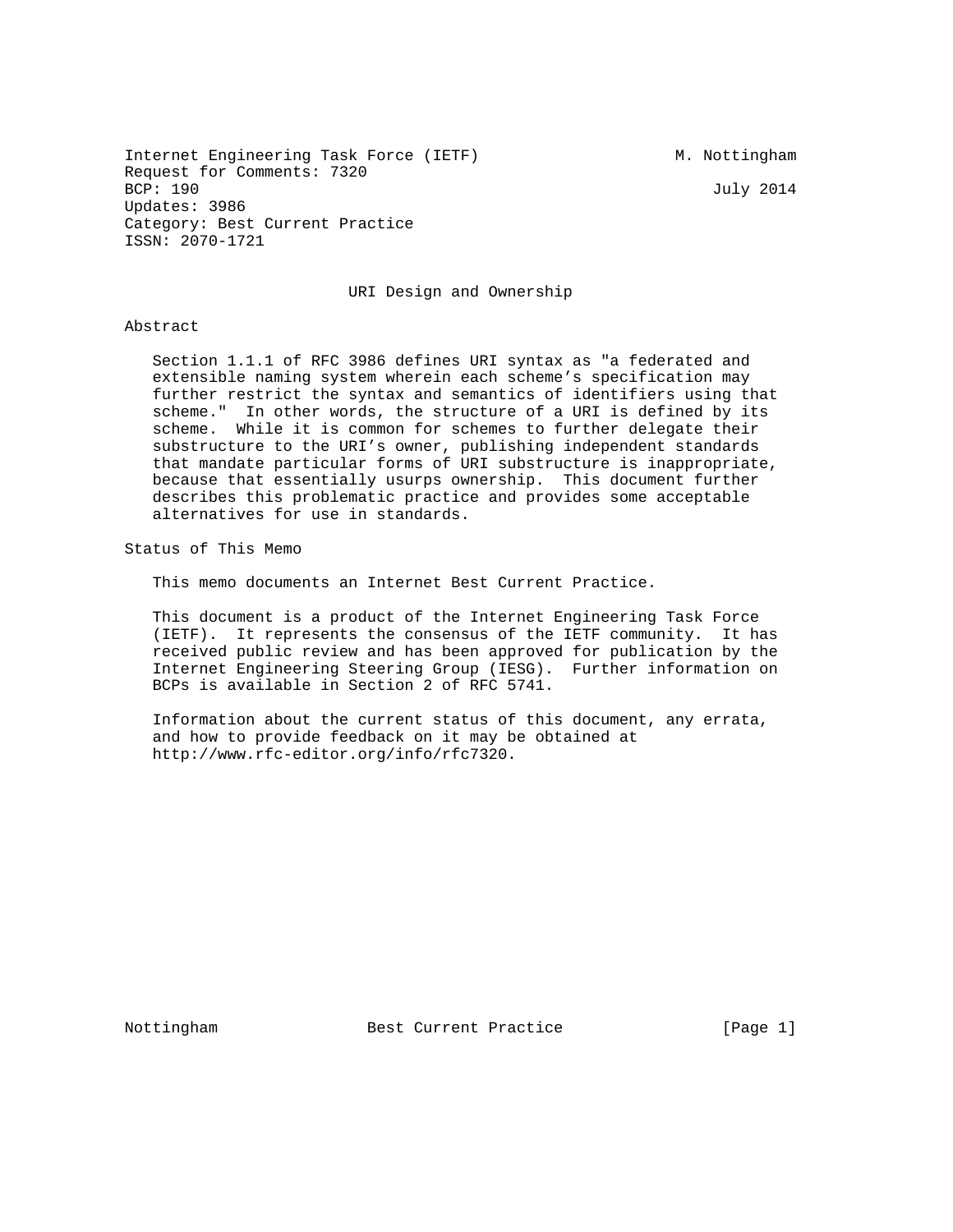#### Copyright Notice

 Copyright (c) 2014 IETF Trust and the persons identified as the document authors. All rights reserved.

 This document is subject to BCP 78 and the IETF Trust's Legal Provisions Relating to IETF Documents (http://trustee.ietf.org/license-info) in effect on the date of publication of this document. Please review these documents carefully, as they describe your rights and restrictions with respect

 to this document. Code Components extracted from this document must include Simplified BSD License text as described in Section 4.e of the Trust Legal Provisions and are provided without warranty as described in the Simplified BSD License.

Table of Contents

| 1 1                                                      | $\overline{4}$ |
|----------------------------------------------------------|----------------|
| Notational Conventions<br>1.2.                           | $\overline{4}$ |
| Best Current Practices for Standardizing Structured URIs | $\overline{4}$ |
| $2 \t1$                                                  | 5              |
|                                                          | 5              |
|                                                          | 5              |
|                                                          | 6              |
| 2.5. URI Fragment Identifiers                            | 6              |
| 3. Alternatives to Specifying Structure in URIs          | 7              |
|                                                          | 7              |
| $5 -$                                                    | 8              |
| 5.1. Normative References                                | 8              |
| 5.2. Informative References                              | 8              |
|                                                          | 9              |
|                                                          |                |

### 1. Introduction

 URIs [RFC3986] very often include structured application data. This might include artifacts from filesystems (often occurring in the path component) and user information (often in the query component). In some cases, there can even be application-specific data in the authority component (e.g., some applications are spread across several hostnames to enable a form of partitioning or dispatch).

 Furthermore, constraints upon the structure of URIs can be imposed by an implementation; for example, many Web servers use the filename extension of the last path segment to determine the media type of the response. Likewise, prepackaged applications often have highly structured URIs that can only be changed in limited ways (often, just the hostname and port on which they are deployed).

Nottingham Best Current Practice [Page 2]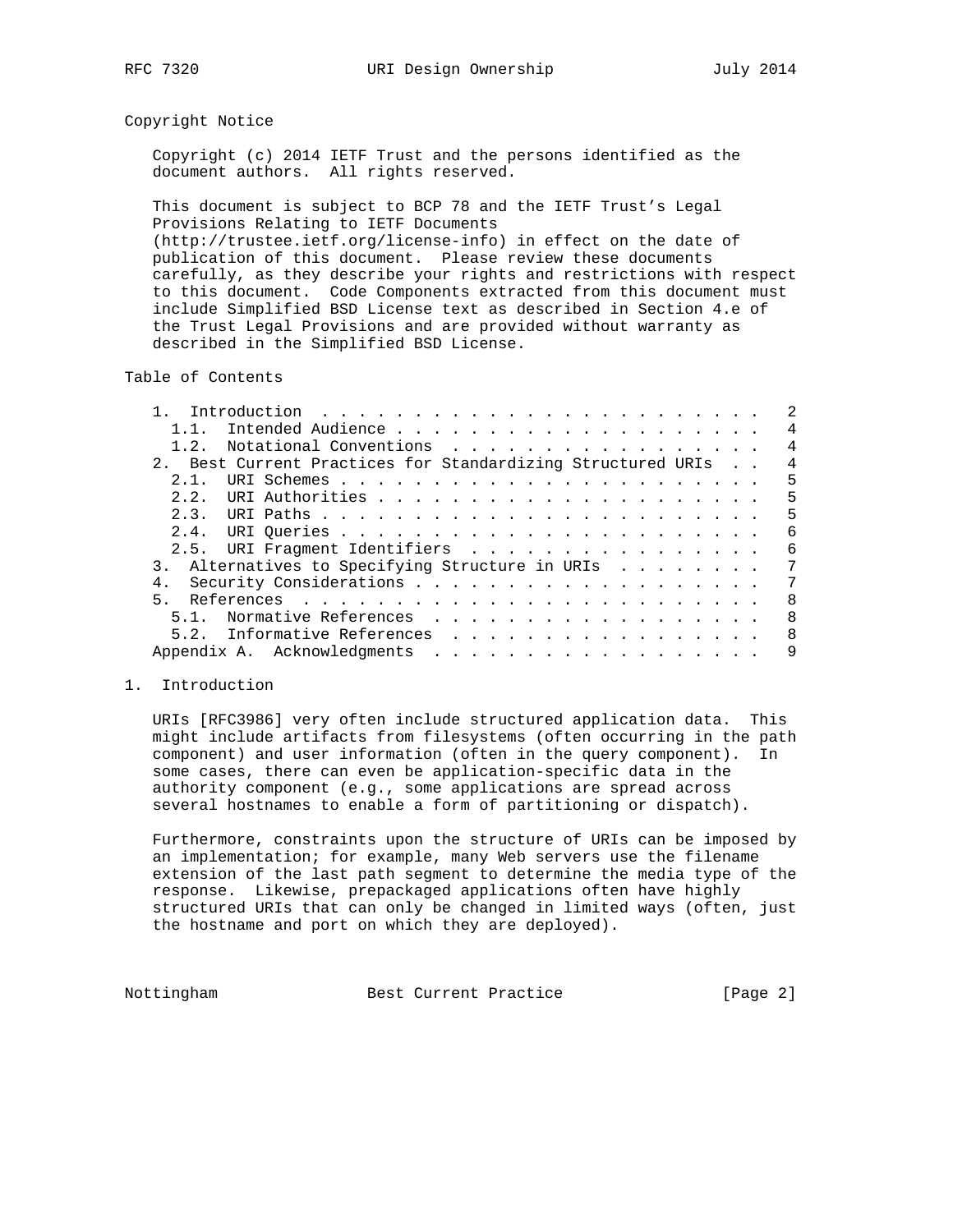Because the owner of the URI (as defined in [webarch] Section 2.2.2.1) is choosing to use the server or the application, this can be seen as reasonable delegation of authority. However, when such conventions are mandated by a party other than the owner, it can have several potentially detrimental effects:

- o Collisions As more ad hoc conventions for URI structure become standardized, it becomes more likely that there will be collisions between them (especially considering that servers, applications, and individual deployments will have their own conventions).
- o Dilution When the information added to a URI is ephemeral, this dilutes its utility by reducing its stability (see [webarch] Section 3.5.1), and can cause several alternate forms of the URI to exist (see [webarch] Section 2.3.1).
- o Rigidity Fixed URI syntax often interferes with desired deployment patterns. For example, if an authority wishes to offer several applications on a single hostname, it becomes difficult to impossible to do if their URIs do not allow the required flexibility.
- o Operational Difficulty Supporting some URI conventions can be difficult in some implementations. For example, specifying that a particular query parameter be used with "HTTP" URIs precludes the use of Web servers that serve the response from a filesystem. Likewise, an application that fixes a base path for its operation (e.g., "/v1") makes it impossible to deploy other applications with the same prefix on the same host.
- o Client Assumptions When conventions are standardized, some clients will inevitably assume that the standards are in use when those conventions are seen. This can lead to interoperability problems; for example, if a specification documents that the "sig" URI query parameter indicates that its payload is a cryptographic signature for the URI, it can lead to undesirable behavior.

 Publishing a standard that constrains an existing URI structure in ways that aren't explicitly allowed by [RFC3986] (usually, by updating the URI scheme definition) is inappropriate, because the structure of a URI needs to be firmly under the control of its owner, and the IETF (as well as other organizations) should not usurp it.

 This document explains some best current practices for establishing URI structures, conventions, and formats in standards. It also offers strategies for specifications to avoid violating these guidelines in Section 3.

Nottingham Best Current Practice [Page 3]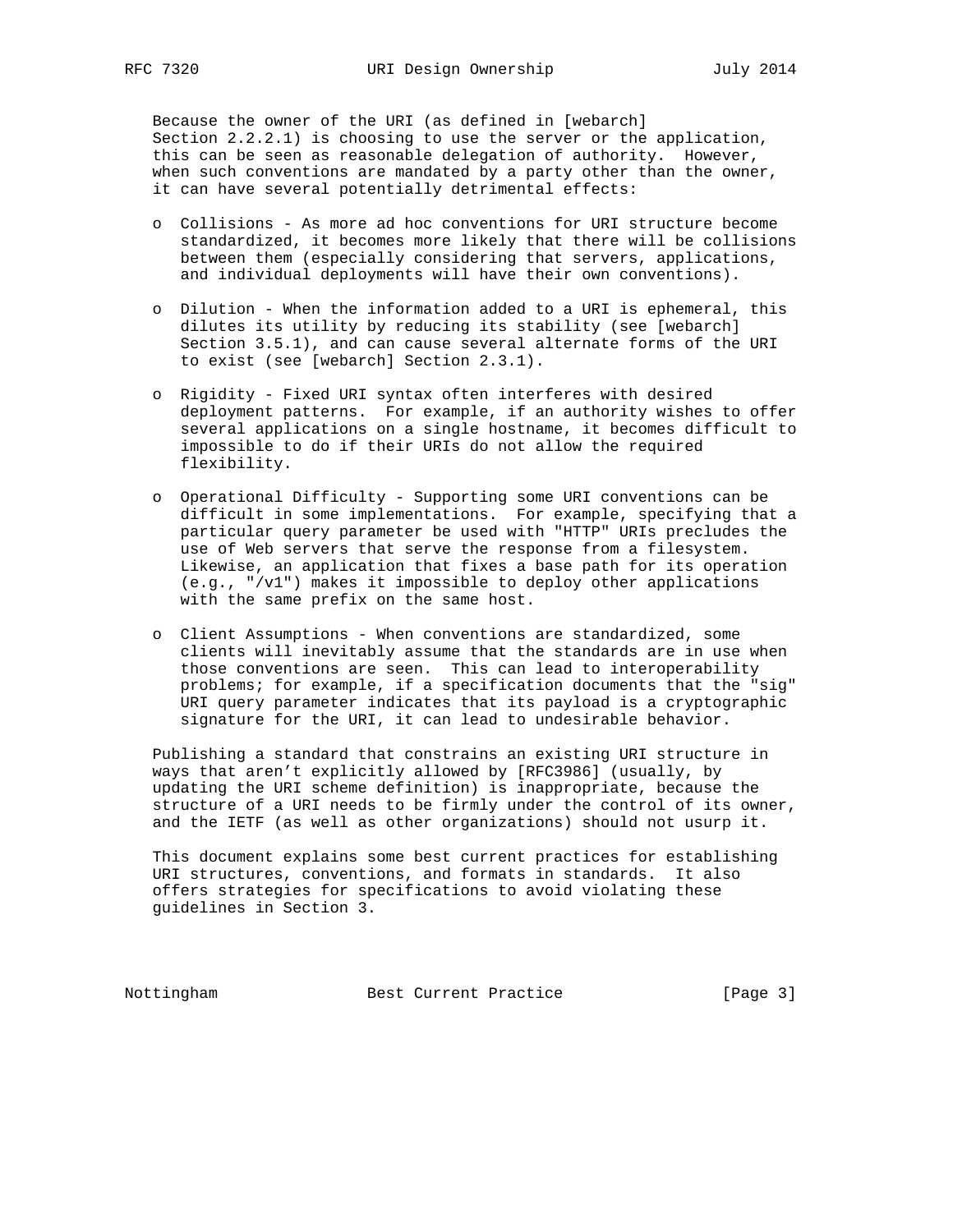## 1.1. Intended Audience

 This document's requirements target the authors of specifications that constrain the syntax or structure of URIs or parts of them. Two classes of such specifications are called out specifically:

- o Protocol Extensions ("extensions") specifications that offer new capabilities that could apply to any identifier, or to a large subset of possible identifiers; e.g., a new signature mechanism for 'http' URIs, or metadata for any URI.
- o Applications Using URIs ("applications") specifications that use URIs to meet specific needs; e.g., an HTTP interface to particular information on a host.

 Requirements that target the generic class "Specifications" apply to all specifications, including both those enumerated above and others.

 Note that this specification ought not be interpreted as preventing the allocation of control of URIs by parties that legitimately own them, or have delegated that ownership; for example, a specification might legitimately define the semantics of a URI on IANA's Web site as part of the establishment of a registry.

 There may be existing IETF specifications that already deviate from the guidance in this document. In these cases, it is up to the relevant communities (i.e., those of the URI scheme as well as that which produced the specification in question) to determine an appropriate outcome; e.g., updating the scheme definition, or changing the specification.

1.2. Notational Conventions

 The key words "MUST", "MUST NOT", "REQUIRED", "SHALL", "SHALL NOT", "SHOULD", "SHOULD NOT", "RECOMMENDED", "MAY", and "OPTIONAL" in this document are to be interpreted as described in [RFC2119].

2. Best Current Practices for Standardizing Structured URIs

 This section updates [RFC3986] by setting limitations on how other specifications may define structure and semantics within URIs. Best practices differ depending on the URI component, as described below.

Nottingham Best Current Practice [Page 4]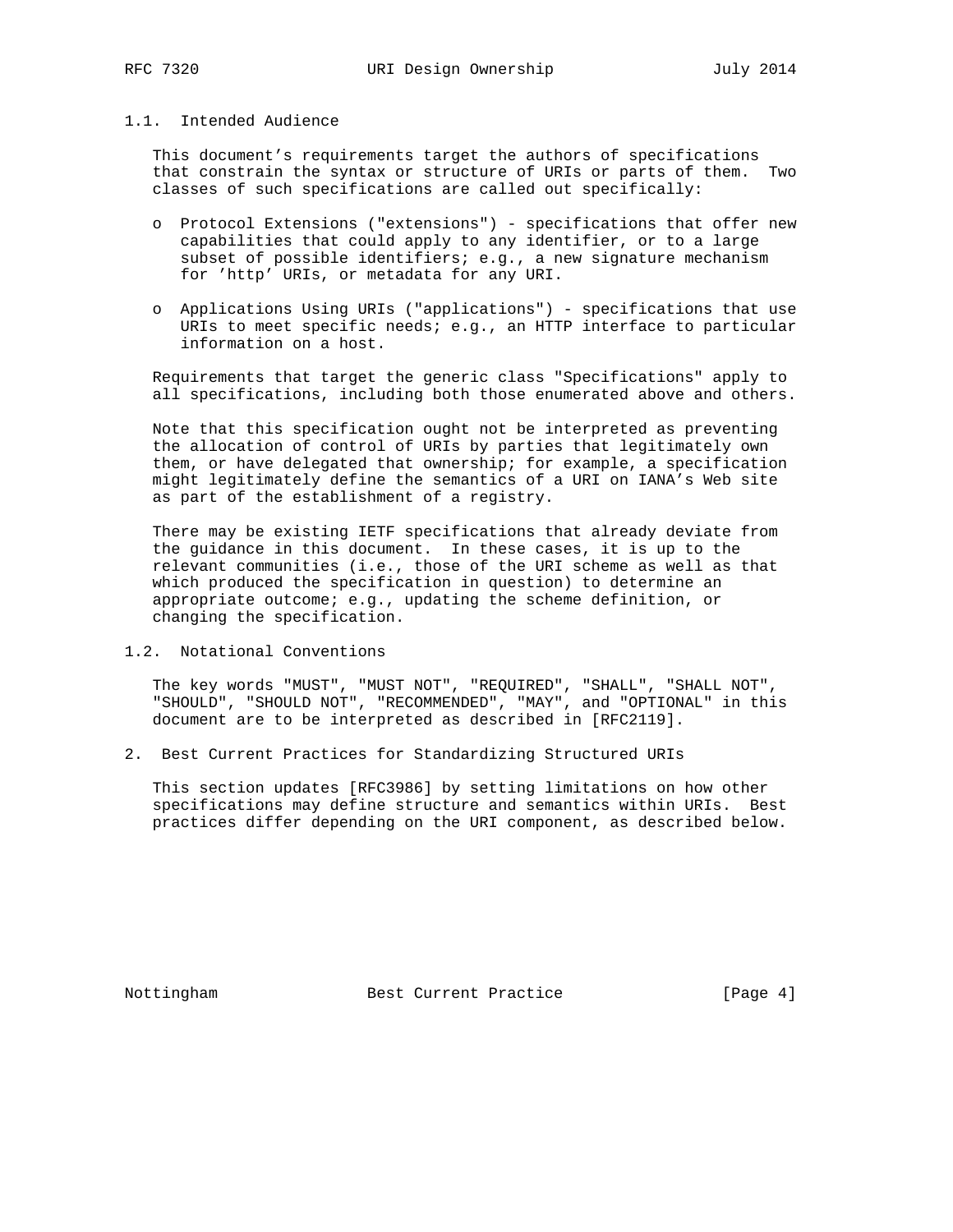### 2.1. URI Schemes

 Applications and extensions MAY require use of specific URI scheme(s); for example, it is perfectly acceptable to require that an application support 'http' and 'https' URIs. However, applications SHOULD NOT preclude the use of other URI schemes in the future, unless they are clearly only usable with the nominated schemes.

 A specification that defines substructure within a specific URI scheme MUST do so in the defining document for that URI scheme. A specification that defines substructure for URI schemes overall MUST do so by modifying [BCP115] (an exceptional circumstance).

#### 2.2. URI Authorities

 Scheme definitions define the presence, format and semantics of an authority component in URIs; all other specifications MUST NOT constrain, or define the structure or the semantics for URI authorities, unless they update the scheme registration itself.

 For example, an extension or application ought not say that the "foo" prefix in "foo\_app.example.com" is meaningful or triggers special handling in URIs.

 However, applications MAY nominate or constrain the port they use, when applicable. For example, BarApp could run over port nnnn (provided that it is properly registered).

# 2.3. URI Paths

 Scheme definitions define the presence, format, and semantics of a path component in URIs; all other specifications MUST NOT constrain, or define the structure or the semantics for any path component.

 The only exception to this requirement is registered "well-known" URIs, as specified by [RFC5785]. See that document for a description of the applicability of that mechanism.

 For example, an application ought not specify a fixed URI path "/myapp", since this usurps the host's control of that space.

Specifying a fixed path relative to another  $(e.g., \{whatever\}/myapp)$  is also bad practice (even if "whatever" is discovered as suggested in Section 3); while doing so might prevent collisions, it does not avoid the potential for operational difficulties (for example, an implementation that prefers to use query processing instead, because of implementation constraints).

Nottingham Best Current Practice [Page 5]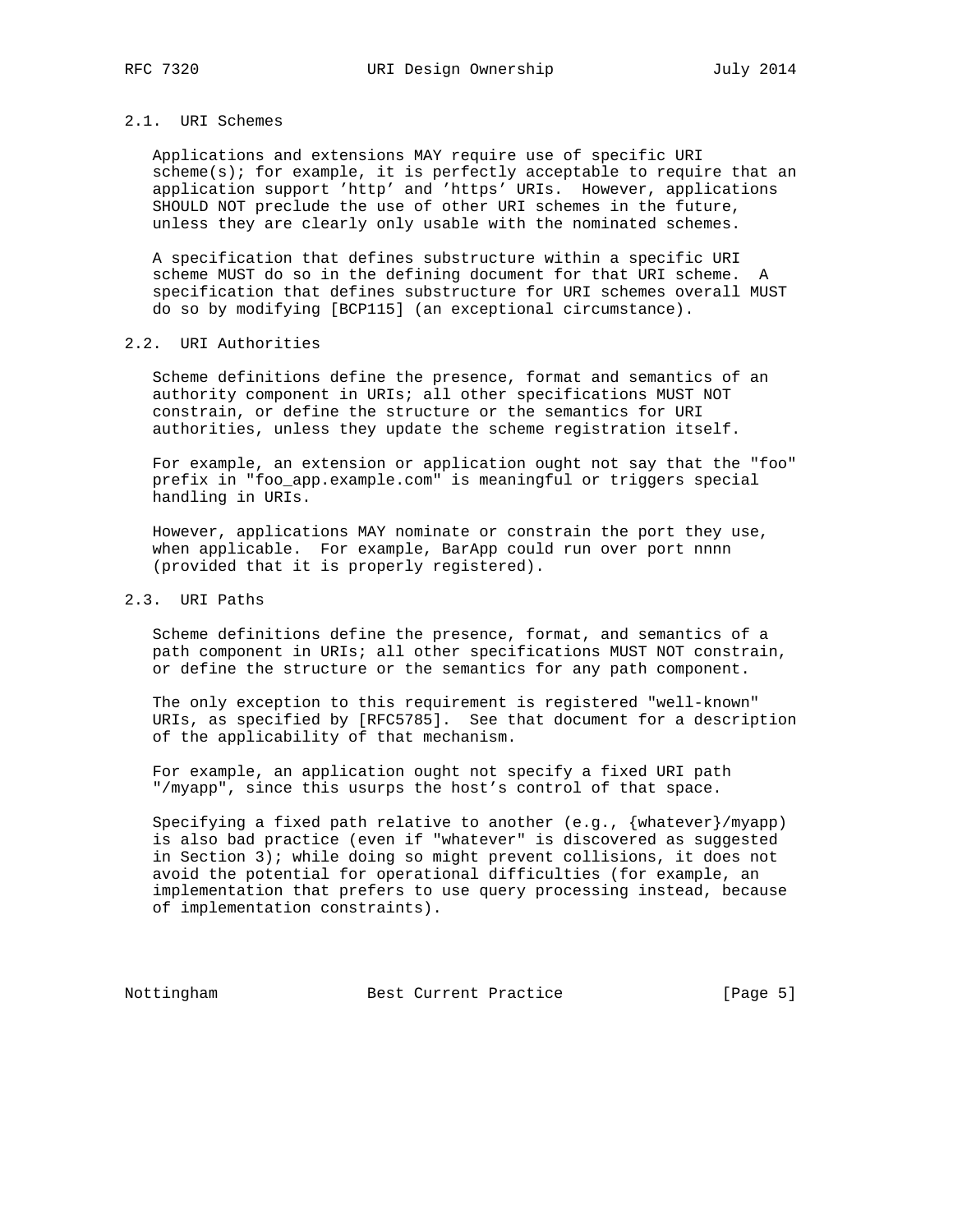## 2.4. URI Queries

 The presence, format and semantics of the query component of URIs is dependent upon many factors, and MAY be constrained by a scheme definition. Often, they are determined by the implementation of a resource itself.

 Applications MUST NOT directly specify the syntax of queries, as this can cause operational difficulties for deployments that do not support a particular form of a query. For example, a site may wish to support an application using "static" files that do not support query parameters.

Extensions MUST NOT constrain the format or semantics of queries.

 For example, an extension that indicates that all query parameters with the name "sig" indicate a cryptographic signature would collide with potentially preexisting query parameters on sites and lead clients to assume that any matching query parameter is a signature.

 HTML [W3C.REC-html401-19991224] constrains the syntax of query strings used in form submission. New form languages SHOULD NOT emulate it, but instead allow creation of a broader variety of URIs (e.g., by allowing the form to create new path components, and so forth).

 Note that "well-known" URIs (see [RFC5785]) MAY constrain their own query syntax, since these name spaces are effectively delegated to the registering party.

## 2.5. URI Fragment Identifiers

 Media type definitions (as per [RFC6838]) SHOULD specify the fragment identifier syntax(es) to be used with them; other specifications MUST NOT define structure within the fragment identifier, unless they are explicitly defining one for reuse by media type definitions.

 For example, an application that defines common fragment identifiers across media types not controlled by it would engender interoperability problems with handlers for those media types (because the new, non-standard syntax is not expected).

Nottingham Best Current Practice [Page 6]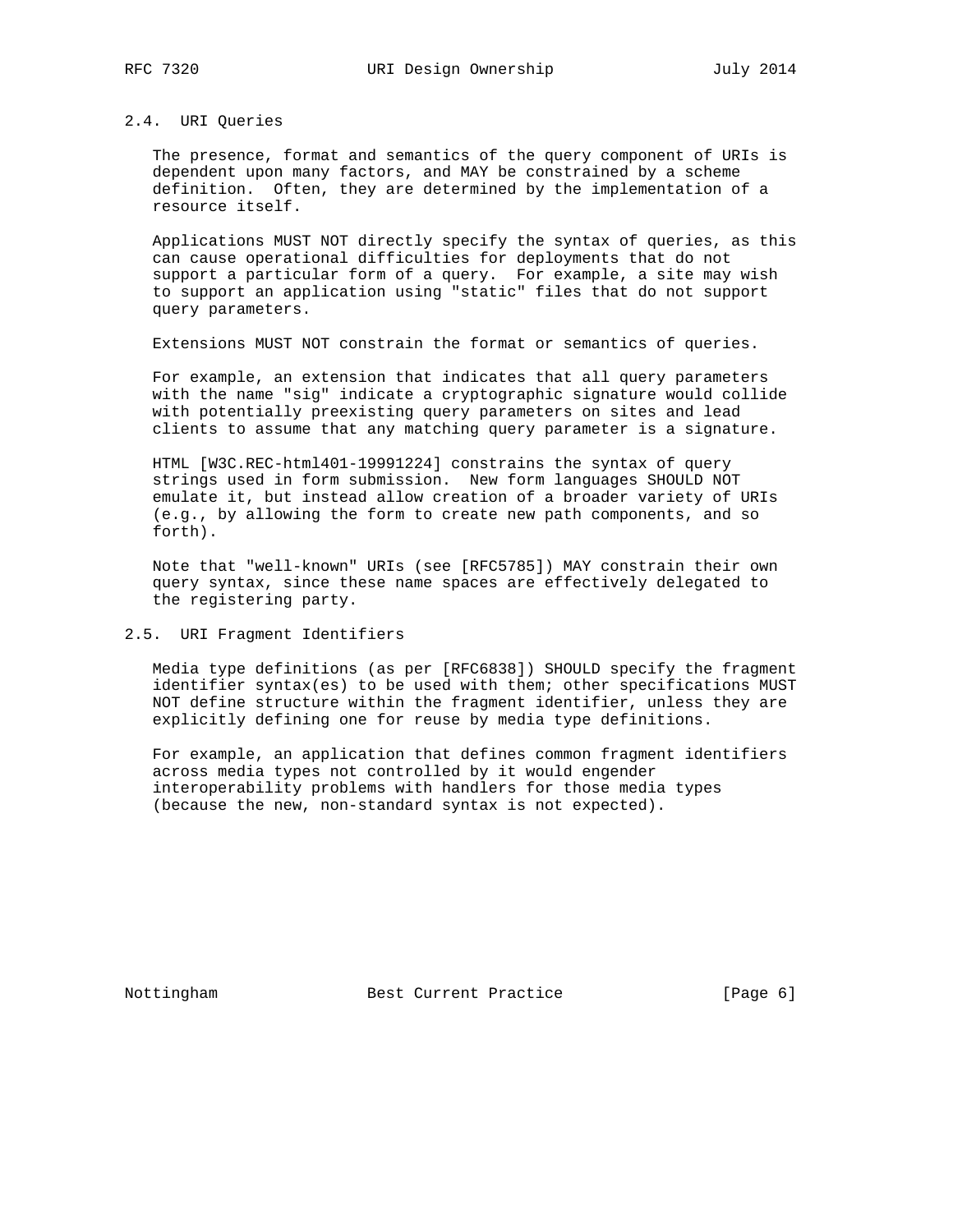### 3. Alternatives to Specifying Structure in URIs

 Given the issues described in Section 1, the most successful strategy for applications and extensions that wish to use URIs is to use them in the fashion they were designed: as links that are exchanged as part of the protocol, rather than statically specified syntax. Several existing specifications can aid in this.

 [RFC5988] specifies relation types for Web links. By providing a framework for linking on the Web, where every link has a relation type, context and target, it allows applications to define a link's semantics and connectivity.

 [RFC6570] provides a standard syntax for URI Templates that can be used to dynamically insert application-specific variables into a URI to enable such applications while avoiding impinging upon URI owners' control of them.

 [RFC5785] allows specific paths to be 'reserved' for standard use on URI schemes that opt into that mechanism ('http' and 'https' by default). Note, however, that this is not a general "escape valve" for applications that need structured URIs; see that specification for more information.

 Specifying more elaborate structures in an attempt to avoid collisions is not an acceptable solution, and does not address the issues in Section 1. For example, prefixing query parameters with "myapp\_" does not help, because the prefix itself is subject to the risk of collision (since it is not "reserved").

4. Security Considerations

 This document does not introduce new protocol artifacts with security considerations. It prohibits some practices that might lead to vulnerabilities; for example, if a security-sensitive mechanism is introduced by assuming that a URI path component or query string has a particular meaning, false positives might be encountered (due to sites that already use the chosen string). See also [RFC6943].

Nottingham Best Current Practice [Page 7]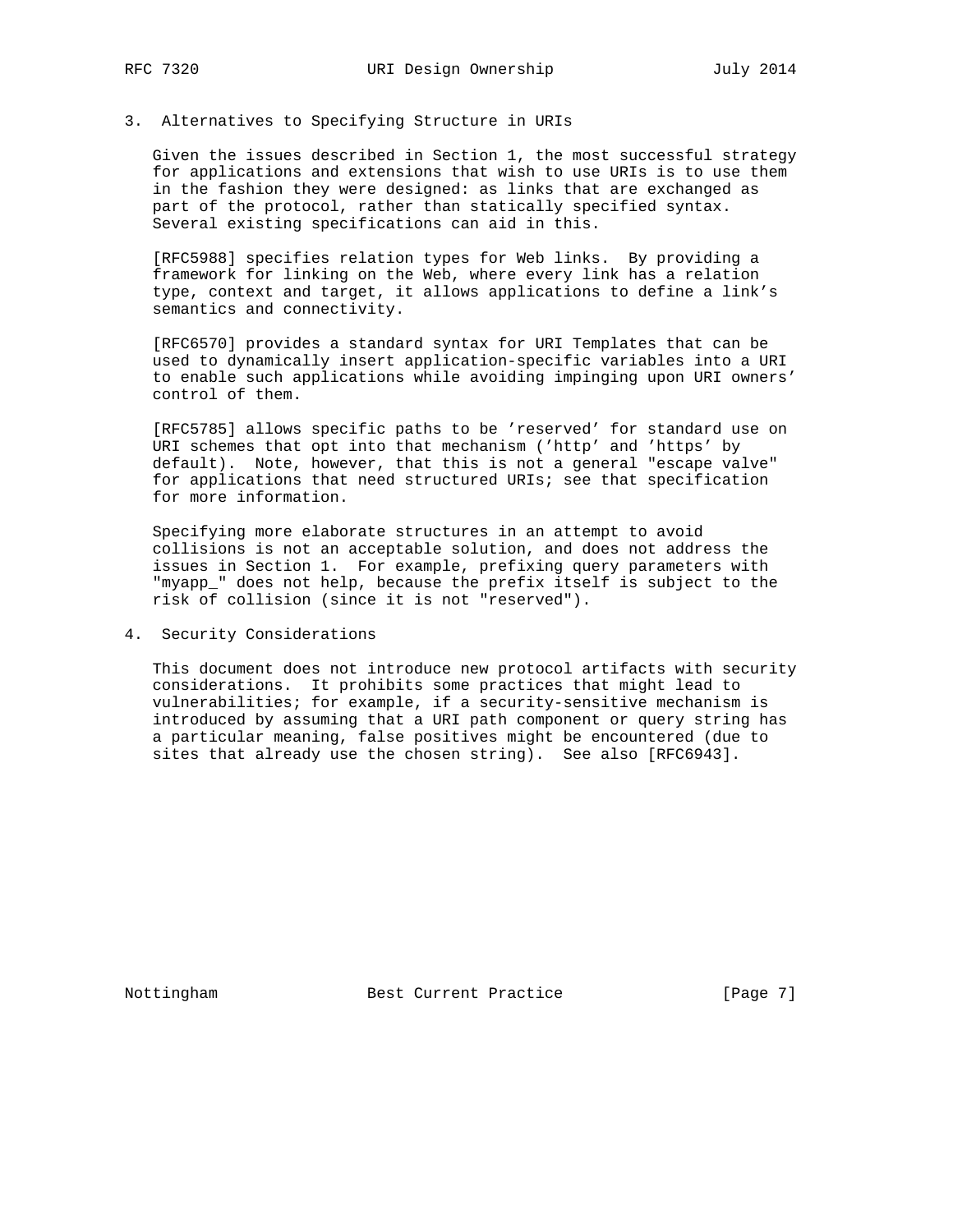- 5.1. Normative References
	- [RFC2119] Bradner, S., "Key words for use in RFCs to Indicate Requirement Levels", BCP 14, RFC 2119, March 1997.
	- [RFC3986] Berners-Lee, T., Fielding, R., and L. Masinter, "Uniform Resource Identifier (URI): Generic Syntax", STD 66, RFC 3986, January 2005.
	- [RFC6838] Freed, N., Klensin, J., and T. Hansen, "Media Type Specifications and Registration Procedures", BCP 13, RFC 6838, January 2013.
	- [webarch] Jacobs, I. and N. Walsh, "Architecture of the World Wide Web, Volume One", December 2004, <http://www.w3.org/TR/2004/REC-webarch-20041215>.
- 5.2. Informative References
	- [BCP115] Hansen, T., Hardie, T., and L. Masinter, "Guidelines and Registration Procedures for New URI Schemes", RFC 4395, BCP 115, February 2006.
	- [RFC5785] Nottingham, M. and E. Hammer-Lahav, "Defining Well-Known Uniform Resource Identifiers (URIs)", RFC 5785, April 2010.
	- [RFC5988] Nottingham, M., "Web Linking", RFC 5988, October 2010.
	- [RFC6570] Gregorio, J., Fielding, R., Hadley, M., Nottingham, M., and D. Orchard, "URI Template", RFC 6570, March 2012.
	- [RFC6943] Thaler, D., "Issues in Identifier Comparison for Security Purposes", RFC 6943, May 2013.
	- [W3C.REC-html401-19991224] Raggett, D., Hors, A., and I. Jacobs, "HTML 4.01 Specification", World Wide Web Consortium Recommendation REC-html401-19991224, December 1999, <http://www.w3.org/TR/1999/REC-html401-19991224>.

Nottingham Best Current Practice [Page 8]